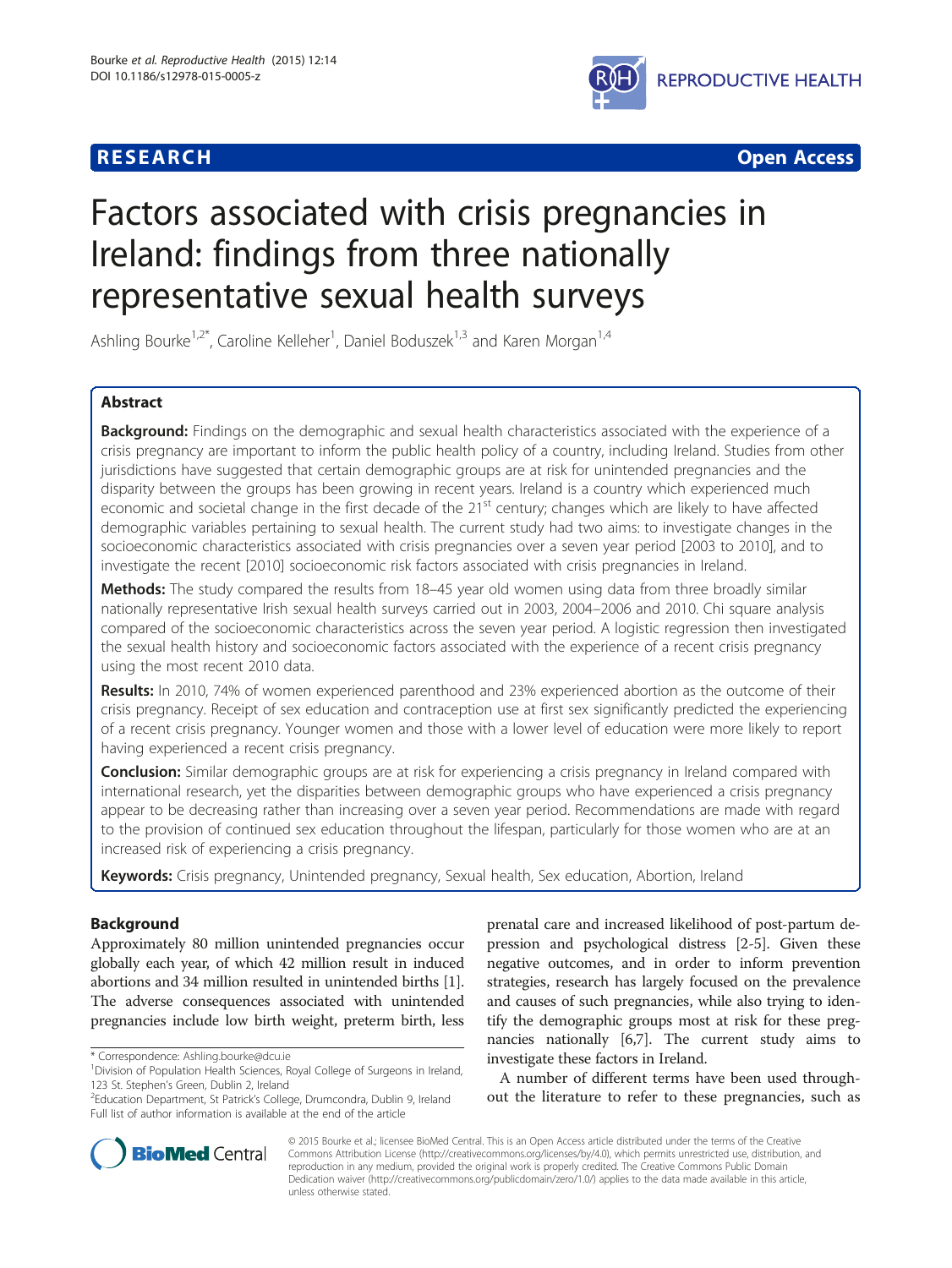unplanned and unintended pregnancy, indicating the pregnancy was mistimed [[8,9\]](#page-9-0). However, although a pregnancy may be unplanned or mistimed, it may also be a welcome surprise for those involved. In order to overcome some of the limitations in the definition of such pregnancies, the term crisis pregnancy is used in Ireland to identify those pregnancies that represent a personal crisis or trauma for the woman or couple involved. This trauma is subjective and may be experienced at any point during the pregnancy; a pregnancy is defined as a crisis pregnancy if it began as a crisis even if the crisis was subsequently resolved, or if a pregnancy develops into a crisis before the birth due to a change in circumstances [[10\]](#page-9-0). In Ireland, the most common reason given (by 41% of the women) for a pregnancy being described as a crisis pregnancy was that it was not planned [[10\]](#page-9-0). Further reasons given for a pregnancy being defined as a crisis differed according to the outcome of the pregnancy, such that for women who chose to parent, being too young and not married were common reasons given, whereas for women whose pregnancies resulted in abortions, the crisis was due to relationship difficulties, not wanting the baby, or being too young [[10\]](#page-9-0). As these reasons suggest, less than half of the reasons given for a crisis pregnancy involved the planning of the pregnancy, and many of the reasons were due to life circumstances. This limits and complicates any comparisons with other jurisdictions where the intendedness of a pregnancy is assessed. Drawing on these findings, one must be cautious when comparing Irish data to unintended pregnancy data from other jurisdictions, as the Irish data is looking at a much broader variable, and thus the prevalence rates of crisis pregnancies are likely to be higher than that of unintended or unplanned pregnancies.

A recent national report from Ireland found that 16% of all pregnancies experienced by women in 2010 were defined as a crisis pregnancy [[5\]](#page-9-0). However, there are only a small number of studies in Ireland on this topic, and therefore much of the research cited here comes from the US. Although there are likely to be similarities between the two countries, differences such as healthcare provision, wealth distribution, the role of religion in society, and most notably the type of pregnancy included in the research, should be borne in mind when interpreting these findings. The United States has one of the highest rates of unintended pregnancy in the developed world, where it has been estimated around 37% of all births [\[8](#page-9-0)] and 49% of all pregnancies [[6,11\]](#page-9-0) (an equivalent of 5.2% of the population of 15 to 44 year old women [[6\]](#page-9-0)), are unintended. Furthermore, although the prevalence rate for unintended pregnancy in the US has remained relatively stable over the past decade, the disparities between the demographic groups who experience an unintended pregnancy have increased [[6\]](#page-9-0). The

demographic risk factors for unintended pregnancy in the US include: younger age [\[6,5,12](#page-9-0)[,13\]](#page-10-0); lower levels of education [[6,](#page-9-0)[13](#page-10-0)]; lower income [\[6](#page-9-0)[,14\]](#page-10-0); cohabiting relationship status [\[6](#page-9-0)]; and one previous birth [[6](#page-9-0)]. The increase in the disparities between the groups is reflected in the finding that although the rate of unintended pregnancies fell among higher income women in the US between 2001 and 2006, the rate of unintended pregnancies among poor, low income women increased substantially [\[6\]](#page-9-0).

The primary cited causes of unintended pregnancies include, a lack of contraception use [[8,](#page-9-0)[14](#page-10-0),[15](#page-10-0)]; use of ineffective contraception methods [\[16\]](#page-10-0); contraceptive failure [[16\]](#page-10-0); and the incorrect or inconsistent use of effective contraceptive methods [[14](#page-10-0),[16,17](#page-10-0)]. Irish qualitative research found that most women found dealing with sex and contraception stressful and problematic and almost all respondents reported having unsafe sex at some stage [\[18](#page-10-0)]. Cost has been cited as a barrier to accessing both condoms and prescription contraceptives [\[5,](#page-9-0)[19](#page-10-0)]. In Ireland, prescription contraceptives carry the cost of doctor consultation, administration and/or prescription costs. These costs may be covered by free medical care through the medical card system for those on a low income. Any individual who is ordinarily resident in Ireland (someone who has lived in Ireland for at least one year or intends to live in Ireland for at least one year) is entitled to apply for a state medical card. Condoms are not available on medical cards. A number of sexual health behaviours have also been associated with contraception use. For example, early age of first sex has been associated with gaps in contraception use in adulthood [\[20\]](#page-10-0). Additionally, sex education has been associated with contraception use at first sex [[21,22\]](#page-10-0) and a lower level of teenage pregnancies [\[23\]](#page-10-0). However, relatively little attention has been given to the association between sexual health histories, such as sex education and the context of first sex, and the incidence of unintended or crisis pregnancies.

The outcomes of unintended and crisis pregnancies are also of interest to researchers. Globally, the rate of giving birth, when faced with an unintended pregnancy, is lower than that of induced abortions [[1](#page-9-0)]. However, differences in abortion legislation across jurisdictions are likely to affect this outcome. In the US, there has been a slight decline in the number of unintended pregnancies ending in abortion between 2001 (47%) and 2006 (43%) [[6](#page-9-0)]. In Ireland, recent changes to legislation, followed from the death of a woman from septicaemia after she was refused an abortion, allows for an abortion in the state only if the woman's life is physically at risk. A recent national survey in Ireland found that of those women, aged 18 to 45 years, who ever experienced a crisis pregnancy, 73% experienced parenthood and 24% experienced abortion as the outcome of their pregnancy [[5\]](#page-9-0).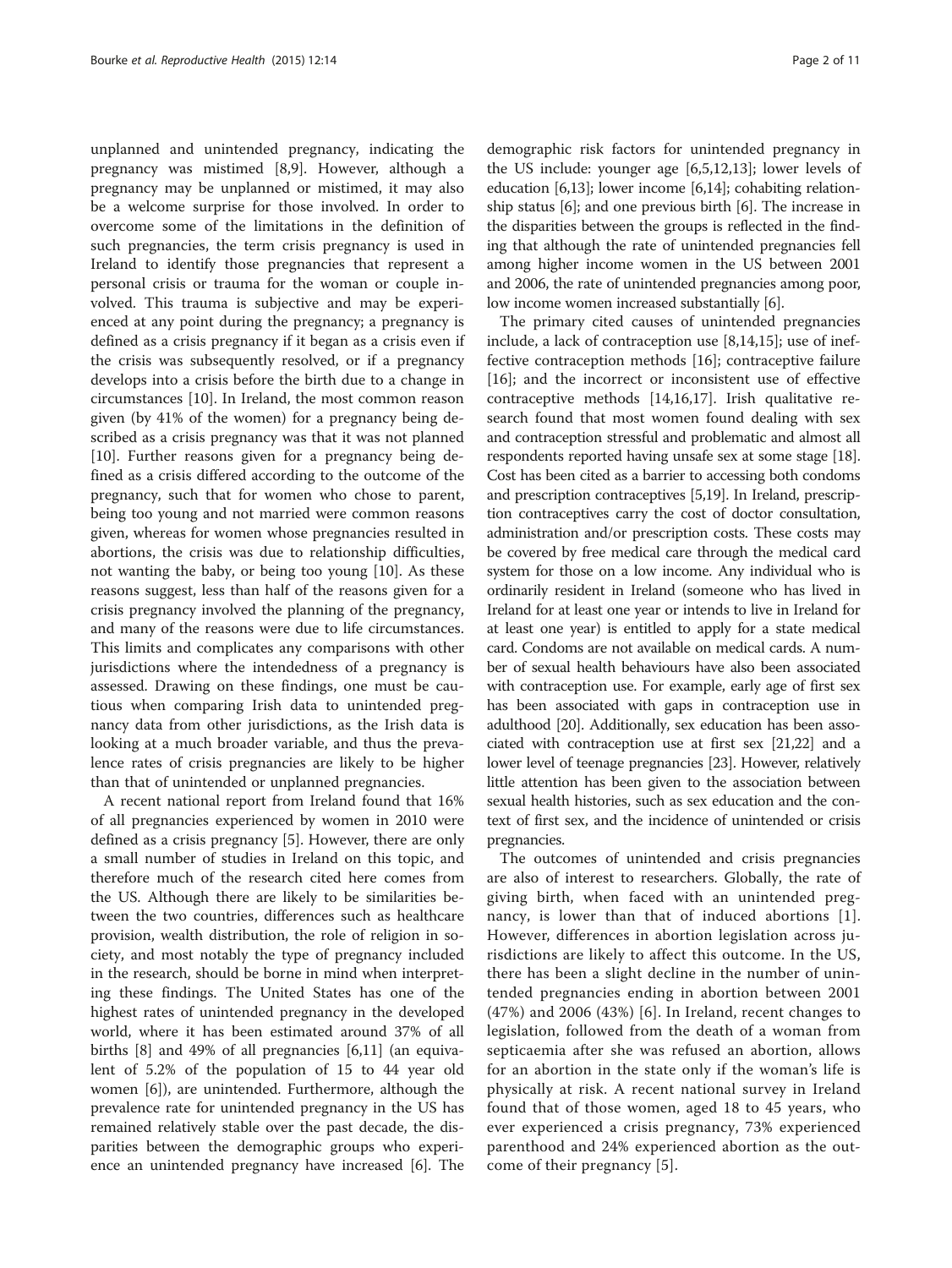The current study aims to investigate any socioeconomic inequalities prevalent in the experience of crisis pregnancy in Ireland and how these may have changed over the past number of years. Ireland has undergone significant changes economically and demographically over the past decade. These social and economic changes have implications for sexual health practices that may be sensitive to the changing make-up of the population. By comparing data from three sexual health surveys carried out at different time points across the past decade in Ireland, the current study will;

- Identify whether the demographic characteristics of those women who have experienced a recent crisis pregnancy has changed over a seven year period (from 2003 to 2010)
- Examine the change in the individual's age, contraception use, and outcomes of crisis pregnancies over the same period (from 2003 to 2010)
- Generate a profile of the socio-demographic characteristics and the early sexual experiences of women who experience a crisis pregnancy in Ireland, using the data from the most recent survey in 2010.

#### Method

#### Surveys

Data were obtained from three nationally representative cross-sectional sexual health surveys, carried out in Ireland between 2003 and 2010: the Irish Contraception and Crisis Pregnancy Survey 2003 (ICCP-2003) [[10](#page-9-0)] conducted between 2003 and 2004 ( $n = 3317$ ; age range 18–45 years); the Irish Study of Sexual Health and Relationships (ISSHR) [\[19\]](#page-10-0) conducted between 2004 and 2006 (n = 7441) (age range 18–64 years); and Irish Contraception and Crisis Pregnancy Survey 2010  $(ICCP-2010)$  [[5\]](#page-9-0) conducted in 2010  $(n = 3002)$  (age range 18–45 years). Variables common to all three surveys were selected for investigation. Any inter-survey differences in these variables are highlighted where necessary. Ethical review of the three surveys was done by the Research Ethics Committee of the Royal College of Surgeons in Ireland. The aims of the surveys were to profile the beliefs, attitudes and behaviours related to sex, contraception and pregnancy of adults living in Ireland. In the 2003 and 2006 surveys, respondents were interviewed using landline telephones numbers, whereas in the 2010 survey, respondents were interviewed using both landline and mobile telephones, to reflect the decline in landline ownership and increase in mobile phone use. Calls were made using Random Digit Dialling (RDD). The overall response rate was 64% in 2003; 61% in 2006 and 69% in 2010. Detailed methodologies for each survey are available elsewhere [\[10](#page-9-0),[19,](#page-10-0)[5\]](#page-9-0).

#### Crisis pregnancy variables

The question pertaining to a crisis pregnancy was asked as follows: 'Now I would like to ask you about what we would describe as crisis pregnancies. By this I mean a pregnancy that represents a personal crisis or emotional trauma. This can be a pregnancy that began as a crisis but over time the crisis was resolved. It can also include a pregnancy which develops into a crisis before the birth due to a change in circumstances' [\[10](#page-9-0)[,19](#page-10-0)[,5](#page-9-0)]. Respondents were asked their age at the time of the crisis pregnancy (coded as 15–19 years; 20–24 years; 25–29 years; 30–34 years; 35 years and older); whether any contraception was used and the method used at the time of conception (coded as 'no contraception', 'low efficacy contraception', 'medium efficacy contraception' or 'high efficacy contraception', according to the Pearl Index: the Pearl index is a common technique used to determine the efficacy of contraceptive methods and calculates the frequency of pregnancies that occur over a specific time period per method of contraception); the year the pregnancy occurred; and the outcome of their crisis pregnancy (coded as parenthood or abortion) (adoption was not included as an outcome given its low frequency (less than 1.2%)). For those respondents who reported more than one crisis pregnancy, they were asked to provide information on their most recent crisis pregnancy only. If more than one contraception type was reported, it was coded according to the method with the highest efficacy.

#### Respondent characteristics

Respondents were asked a number of demographic questions, including their current relationship status (coded as married (and living with spouse); cohabiting; steady relationship and not cohabiting; and casual or no relationship) and their highest level of education (coded as pre-Leaving Certificate; Leaving Certificate; and post Leaving Certificate). Leaving Certificate corresponds to completed second level education in Ireland. Respondents were asked question regarding importance of religious beliefs. In both the ICCP-2003 and ICCP-2010 surveys, respondents were asked 'How important are your religious beliefs to you' on a five point Likert scale from 1 ('very important') to 5 ('not at all important'). In the ISSHR survey, respondents were asked 'Would you describe yourself as a religious or spiritual person' on a five point Likert scale that ranged from 1 ('not at all') to 5 ('extremely'). This religiosity variable was recoded 'important' or 'not important'. Respondents were also asked where they were born and the age they moved to the Republic of Ireland (ROI) if they were not born there. Respondents who moved to ROI aged 16 years or over were coded as 'migrant after 16' and those who migrated at a younger age or were born in the ROI were coded as 'not a migrant after 16'. Respondents were asked if they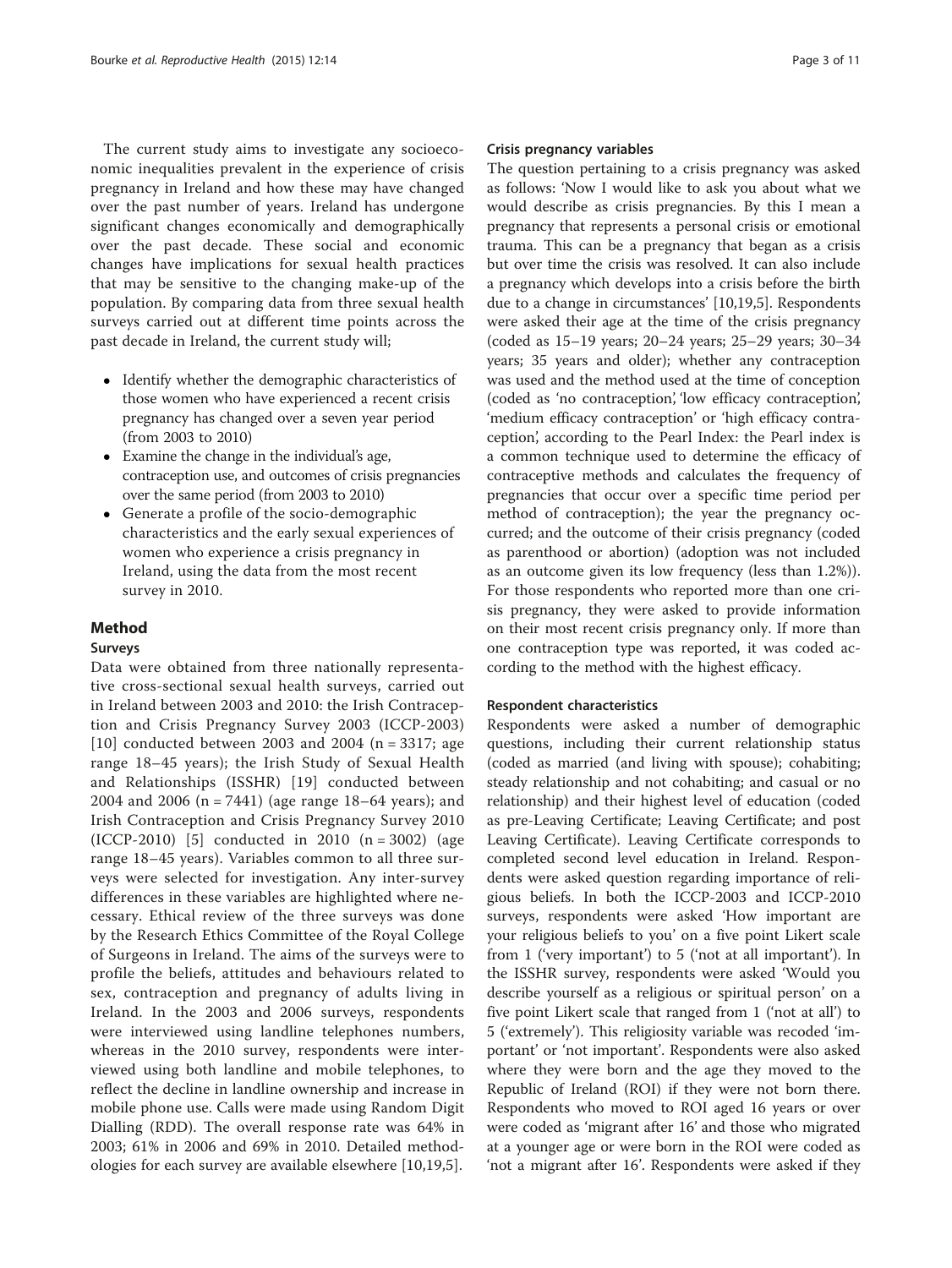were in receipt of free medical care. There are two categories of state subsidised medical care in Ireland; the medical card which covers General Practitioner (GP) consultations and prescriptions, and GP only medical cards which covers GP consultations only. This was coded as 'full medical card', 'GP only card', and 'no medical card'. Data relating to respondents occupation and that of the head of the household were coded according to the Central Statistics Office (Ireland) guidelines. The data were coded similarly across the three surveys; however, in ICCP-2003 and ISSHR those respondents who were currently unemployed were coded according to their most recent employment, whereas in ICCP-2010 those respondents who reported unemployment were not asked about their previous employment. This variable was coded as SC 1–2 including professional workers and managerial and technical workers (reference category); SC 3–4 including non-manual and skilled manual workers; SC 5–6 including semi-skilled and unskilled workers; and SC 7 which included all others, including never worked and long-term unemployed. Each of the above variables are presented as 'current' status, such that they were taken at the time of the survey rather than at the time of the crisis pregnancy.

#### Sexual health history

Variables pertaining to the respondents' sexual health history were also obtained from the most recent survey, ICCP-2010. All respondents were asked whether they received sex education growing up (between 10–16 years) (coded as 'receipt of sex education'). Data from respondents who reported ever having experienced heterosexual intercourse was obtained in terms of the age of first sex (dichotomised as occurring before or after the legal age of consent in Ireland, currently 17 years of age). Respondents were also asked whether they used contraception on this occasion (coded as 'yes' or 'no').

#### Data inclusion and weighting

Only female respondents, aged between 18 and 45 years were included in the analysis (ICCP-2003  $n = 1961$ ; ISSHR (2006) n = 2979; ICCP-2010 n = 1562). Those respondents who experienced a crisis pregnancy more than six years prior to the survey were not included in the main analysis. The cut-off of six years was chosen for a number of reasons: to minimise the overlap between the time periods being assessed for each of the three surveys; to balance the effects of inaccurate recall over a longer period of time while ensuring an adequate sample size; to minimize the effect of the demographic characteristics of the respondents changing since the experience of a crisis pregnancy. Quota sampling was used to ensure the sample was representative of the general population at the time of the surveys. All three studies

used a minimum distance algorithm to implement the reweighting adjustment to ensure the data were fully representative of the Irish population at the time of the survey.

#### Analytic plan

The analysis was carried out in three steps. First, the demographic characteristics of those who experienced a recent crisis pregnancy were compared with the overall sample across the three surveys. Chi squared analyses examined whether there were any differences on these demographic variables across the three surveys in terms of who experienced a recent crisis pregnancy. Second, the characteristics of those respondents who experienced a recent crisis pregnancy was examined across the three surveys, specifically their age at the time of the crisis pregnancy, the contraception used at the time of conception and the outcome of the crisis pregnancy (parenthood or abortion). Chi square analyses were conducted to investigate any significant differences on these variables across the three surveys. These chi square analyses were conducted in unweighted data. Given the number of analyses that were carried out a Bonferonni correction was applied, with a resultant alpha level of 0.005. Third, two hierarchical logistic regressions were conducted. These two regressions examined the sexual health history and current demographic profile of respondents who experienced a crisis pregnancy. The first regression investigated the profile of those who experience a crisis pregnancy in the six years immediately prior to 2010  $(n = 1273)$ , using weighted data. A second regression analysis was conducted for individuals who had ever experienced a crisis pregnancy. The second regression results are presented briefly to highlight the differences in predictors of the experience of a crisis pregnancy recently and the experience of a crisis pregnancy ever. Analyses were carried out on SPSS 20.0 [\[24](#page-10-0)].

#### Results

#### Demographic characteristics of women who experienced a recent crisis pregnancy [2003 – 2010]

Table [1](#page-4-0) presents the percentage of those in each of the demographic groups who experienced a recent crisis pregnancy compared with the overall survey group, across each of the three surveys. The percentage of women in the older age category (34–45 years) who experienced a recent crisis pregnancy increased from 3.5% in 2003 to 5.6% in 2010, but this difference was not significant. There was a significant difference found in the social class of those respondents who experienced a recent crisis pregnancy across the survey years. A higher proportion of respondents from SC7 (the employees who were unclassified and the unemployed) reported having a crisis pregnancy in 2010 compared to 2006. There was also a significant effect found for education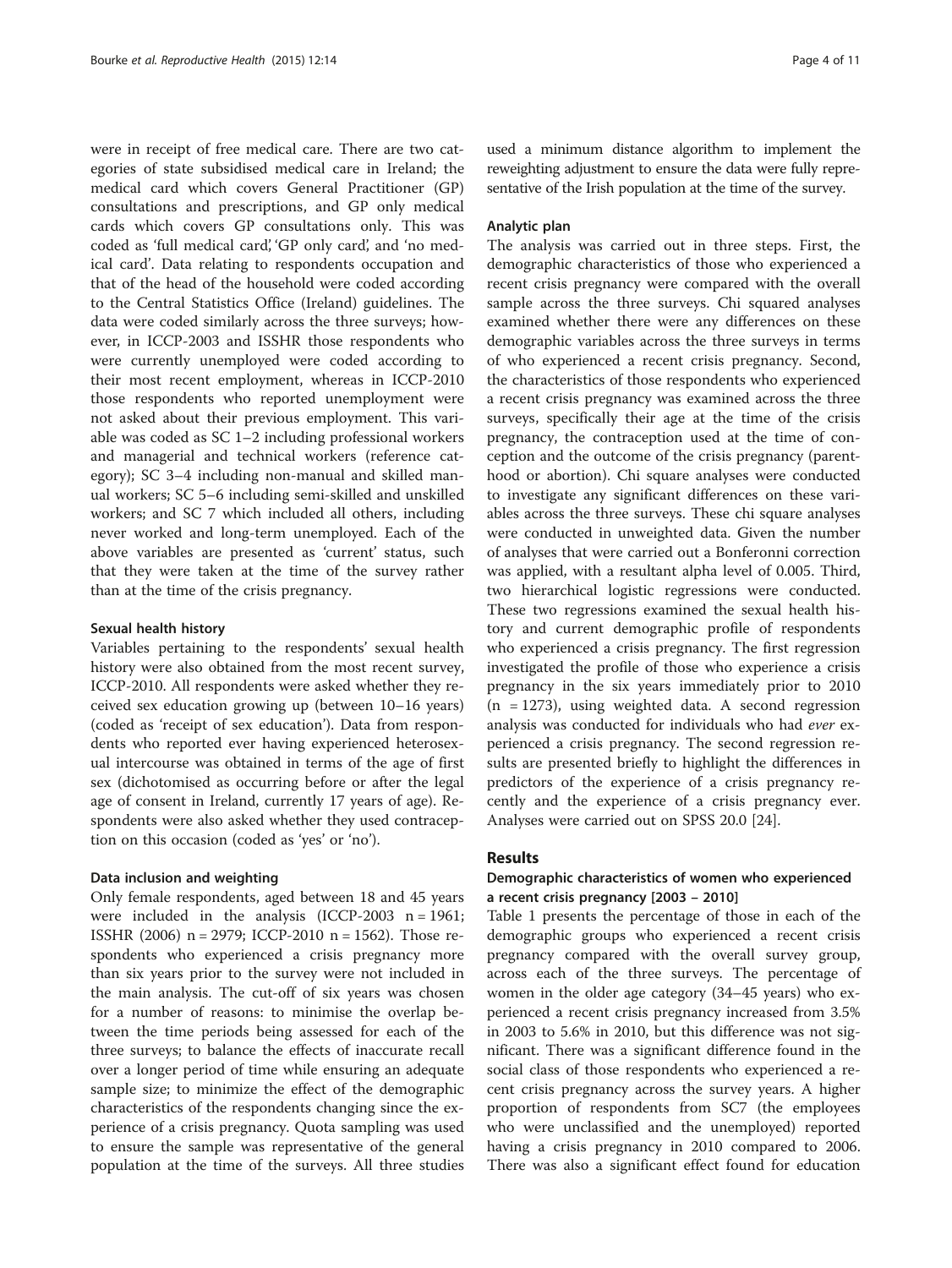|                                    | ICCP-2003 ( $n = 1961$ )                | ISSHR (2006) (n = 2979)   | ICCP-2010 ( $n = 1562$ )  | Chi square               |  |
|------------------------------------|-----------------------------------------|---------------------------|---------------------------|--------------------------|--|
|                                    | [Sample %] n (weighted %)               | [Sample %] n (weighted %) | [Sample %] n (weighted %) | $\chi^2$ (df) ( $\phi$ ) |  |
| Crisis pregnancy                   | $[4.9]$ 97 (7.4)                        | $[5.0]$ 150 (5.4)         | $[5.7]$ 89 (6.1)          | n/s                      |  |
| <b>Current age</b>                 |                                         |                           |                           |                          |  |
| 18-25                              | $[30.8]$ 34 (10.3)<br>$[33.2]$ 73 (8.0) |                           | $[24.0]$ 27 (8.2)         | n/s                      |  |
| $26 - 35$                          | $[36.3]$ 45 (8.4)                       | $[30.1]$ 56 (5.8)         | $[42.2]$ 38 (5.2)         |                          |  |
| 34-45                              | $[32.9]$ 18 (3.5)                       | $[36.6]$ 21 (2.6)         | $[33.8]$ 24 (5.6)         |                          |  |
| <b>Current social class</b>        |                                         |                           |                           |                          |  |
| SC 1-2                             | $[30.8]$ 29 (5.3)                       | $[36.8]$ 54 (4.4)         | $[37.8]$ 24 (3.4)         | 32.28 (6) (0.31)*        |  |
| $SC$ 3-4                           | $[30.9]$ 34 (8.5)                       | $[32.1]$ 52 (5.4)         | $[34.9]$ 27 (6.7)         |                          |  |
| SC 5-6                             | $[24.4]$ 19 (7.8)                       | $[22.9]$ 35 (7.1)         | $[11.1]$ 9 (4.0)          |                          |  |
| SC <sub>7</sub>                    | $[13.9]$ 15 (8.9)                       | $[8.3]$ 9 (4.4)           | $[16.2]$ 29 (12.3)        |                          |  |
| <b>Current education level</b>     |                                         |                           |                           |                          |  |
| Pre-leaving cert                   | $[21.9]$ 17 (9.5)                       | $[21.8]$ 23 (5.5)         | $[14.5]$ 16 (13.6)        | 23.71 (4) (0.27)*        |  |
| Leaving cert                       | $[33.9]$ 22 (5.6)                       | $[50.8]$ 70 (5.7)         | $[29.8]$ 19 (6.3)         |                          |  |
| Post-leaving cert                  | $[44.2]$ 58 (7.7)                       | $[27.4]$ 57 (4.6)         | $[55.7]$ 54 (3.9)         |                          |  |
| Current no. of children            |                                         |                           |                           |                          |  |
| No children                        | $[46.5]$ 16 (3.2)                       | $[44.3]$ 38 (2.9)         | $[47.0]$ 6 (0.8)          | 23.72 (4) (0.27)*        |  |
| One child                          | $[14.0]$ 37 (24.2)                      | $[13.8]$ 66 (17.8)        | $[14.8]$ 30 (10.5)        |                          |  |
| 2 plus children                    | $[39.5]$ 44 (6.5)                       | $[41.9]$ 46 (3.8)         | $[38.2]$ 53 (10.7)        |                          |  |
| <b>Current relationship status</b> |                                         |                           |                           |                          |  |
| Married                            | $[37.5]$ 31 (3.0)                       | $[42.0]$ 41 (2.8)         | $[44.0]$ 40 (7.4)         | n/s                      |  |
| Cohabiting                         | $[5.0]$ 14 (12.3)                       | $[8.6]$ 25 (10.7)         | $[11.7]$ 17 (8.0)         |                          |  |
| Steady relationship                | $[19.3]$ 20 (9.8)                       | $[16.5]$ 38 (8.3)         | $[15.1]$ 8 (2.6)          |                          |  |
| Causal or no rel.                  | $[36.2]$ 32 (10.4)                      | $[32.9]$ 46 (5.7)         | $[28.7]$ 24 (5.1)         |                          |  |
| <b>Current religiosity</b>         |                                         |                           |                           |                          |  |
| Important                          | $[62.6]$ 51 (5.6)                       | $[78.9]$ 109 (4.7)        | $[57.3]$ 41 (5.7)         | 19.12 (2) (0.24)*        |  |
| Not important                      | $[37.4]$ 45 (10.6)                      | $[21.1]$ 41 $(7.7)$       | $[42.7]$ 48 (6.5)         |                          |  |

<span id="page-4-0"></span>

|                                      |  |  | Table 1 Descriptive statistics for those who experienced a recent crisis pregnancy as a proportion of the overall |  |  |
|--------------------------------------|--|--|-------------------------------------------------------------------------------------------------------------------|--|--|
| respondents across the three surveys |  |  |                                                                                                                   |  |  |

Note. Chi square analysis conducted on unweighted data. Sample n denotes the overall percentage in the full sample of female respondents. n = sample size.  $\chi^2$  = chi square statistic. df = degrees of freedom. Φ = Phi effect size. n/s denotes the difference was not significant. \*The difference was significant at the 0.005 level.

level; compared with other levels of education, a higher proportion of respondents with Leaving Cert, compared with post-Leaving Cert level of education reported a crisis pregnancy in 2006. Descriptive statistics indicate that the percentage of women with pre-Leaving Certificate education who experienced a recent crisis pregnancy has increased from 2003 (9.5%) to 2010 (13.6%). A higher proportion of women with two or more children experienced a crisis pregnancy in 2010 compared with 2006. There was no statistical difference found across the surveys in terms of the relationship status of those who experienced a recent crisis pregnancy. However, the descriptive statistics indicate that the percentage of married women who have experienced a recent crisis pregnancy has increased from 3.0% in 2003 to 7.4% in 2010, whereas the perecentage of cohabiting women and women in a steady

relationship with this experience has decreased from 2003 (12.3% and 9.8%, respectively) to 2010 (8.0% and 2.6%, respectively). Finally, women for whom religion was not important to them were over-represented in the sample of women who had a crisis pregnancy in 2010, compared to those women in 2006.

#### Factors associated with crisis pregnancies [2003–2010]

Table [2](#page-5-0) presents the characteristics of only those respondents who experienced a recent crisis pregnancy. There were no significant differences found across the three survey years in terms of the age at which the crisis pregnancy was experienced. The descriptive statistics indicate that a large percentage of those who experienced a recent crisis pregnancy in 2003 were aged 15–19 years (25.0%) or 20–24 years (32.1%) at the time, whereas in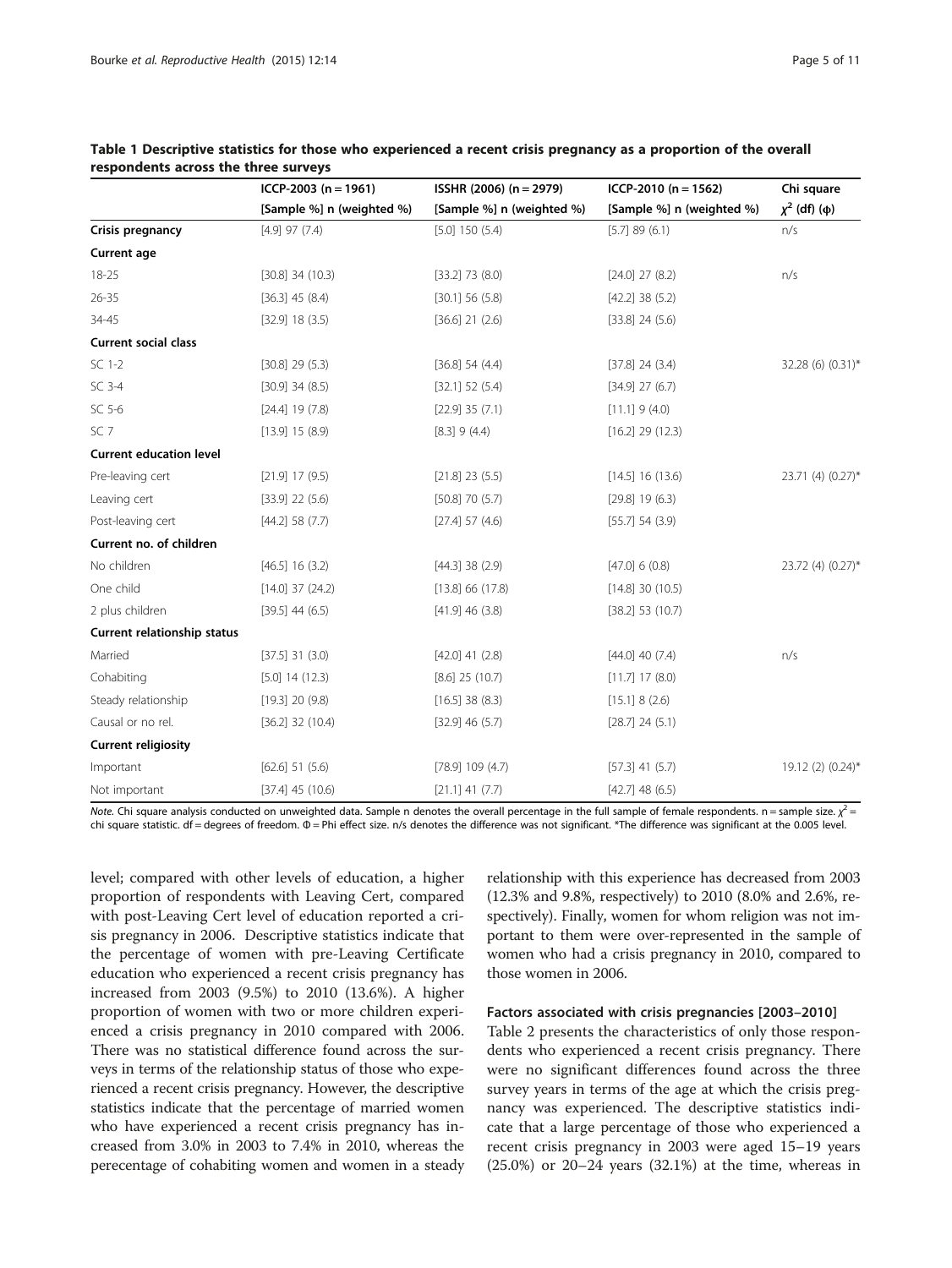|                                       | $ICCP-2003 (n = 97)$             | ISSHR (2006) ( $n = 150$ )       | $ICCP-2010 (n = 89)$             | Chi square               |  |
|---------------------------------------|----------------------------------|----------------------------------|----------------------------------|--------------------------|--|
|                                       | n (unweighted %)<br>(weighted %) | n (unweighted %)<br>(weighted %) | n (unweighted %)<br>(weighted %) | $\chi^2$ (df) ( $\phi$ ) |  |
| Age at CP                             |                                  |                                  |                                  | n/s                      |  |
| $15-19$ years                         | 26 (26.8) (25.0)                 | 27 (18.0) (22.1)                 | 15 (16.9) (19.2)                 |                          |  |
| 20-24 years                           | 19 (19.6) (32.1)                 | 57 (38.0) (33.2)                 | 20 (22.5) (19.5)                 |                          |  |
| 25-29 years                           | 22 (22.7) (18.4)                 | 25 (16.7) (13.0)                 | 19 (21.3) (19.6)                 |                          |  |
| 30-34 years                           | 16 (16.5) (13.3)                 | 18 (12.0) (12.3)                 | 23 (25.8) (21.8)                 |                          |  |
| 35 years and older                    | 14 (14.4) (11.3)                 | 23 (15.3) (19.4)                 | 12 (13.5) (19.9)                 |                          |  |
| Contraception used at CP <sup>a</sup> |                                  |                                  |                                  | n/s <sup>b</sup>         |  |
| No contraception                      | 49 (50.5) (50.3)                 |                                  | 53 (59.6) (58.2)                 |                          |  |
| Low efficacy                          | 28 (28.9) (26.0)                 |                                  | 23(25.8)(24.1)                   |                          |  |
| Medium efficacy                       | 16 (16.5) (19.5)                 |                                  | 11(12.4)(14.9)                   |                          |  |
| High efficacy                         | 2(2.1)(0.9)                      |                                  | 1(1.1)(2.0)                      |                          |  |
| Missing                               | 2(2.1)(3.2)                      |                                  | 1(1.1)(0.8)                      |                          |  |
| <b>Outcomes</b>                       |                                  |                                  |                                  | n/s                      |  |
| Parenthood                            | 69 (71.1) (64.3)                 | 87 (58.0) (58.9)                 | 62 (69.7) (73.9)                 |                          |  |
| Abortion                              | 16 (16.5) (20.5)                 | 29 (19.3) (19.0)                 | 23 (25.8) (22.8)                 |                          |  |
| Missing                               | 12 (12.4) (15.2)                 | 34 (22.7) (22.1)                 | 4(4.5)(3.3)                      |                          |  |

<span id="page-5-0"></span>Table 2 Descriptive statistics for the age, contraception and outcome variables for those who experienced a recent crisis pregnancy at the time of the crisis pregnancy across three time periods

Note. Chi square analysis conducted on unweighted data. n = sample size.  $\chi^2$  = chi square statistic. df = degrees of freedom.  $\Phi$  = Phi effect size. n/s denotes the difference was not significant, <sup>a</sup>The ISSHR survey did not ask respondents about the contraception they used at the time of the crisis pregnancy, <sup>b</sup>The high efficacy contraception variable was not included in this analysis as the expected count was less than 5 and therefore it violated one of the assumptions of the Chi2 test.

2010 those who experienced a crisis pregnancy were more or less evenly split across the five youngest age groups, with approximately 20% in each age group. No statistical differences were found across the 2003 and 2010 surveys in terms of the contraception used at the time of conception. In 2010, 58.2% of those who reported a recent crisis pregnancy stated that no contraception was used at the time of the crisis pregnancy and a further 24.1% reported using a low efficacy contraception type. Again, there were no differences found across the three years in the chosen outcome for the crisis pregnancy. Almost 74% of the respondents opted for parenthood and 23% opted for abortion as the outcome for the crisis pregnancy in 2010 (3% missing data). Of the 97 women who reported a recent crisis pregnancy in 2003, 16 (16%) experienced more than one crisis pregnancy. Twenty-four of the 150 women (16%) who reported a recent crisis pregnancy in 2006 experienced more than one crisis pregnancy. Finally, 27 of the 89 women (30%) who reported a recent crisis pregnancy in 2010, experienced more than one crisis pregnancy.

#### Predictors of a crisis pregnancy [2010]

A two-step hierarchical logistic regression was carried out on the ICCP-2010 data to determine the past sexual history and the current social demographic profile of the

respondents who reported having recently experienced a crisis pregnancy. The results of this regression are presented in Table [3.](#page-6-0) In the first step, the three sexual history variables; age at first sex (dichotomised as before or after 17 years), contraception used at first sex, and receipt of sex education while growing up were entered into the regression model. The results indicated that previous sexual history was a significant predictor of an experience of a recent experience of a crisis pregnancy. Those respondents who received sex education while growing up were significantly less likely to experience a crisis pregnancy compared with those respondents who received no sex education (OR =  $0.50$ ,  $95\%$  CI =  $0.29$  -0.85). Those respondents who reported first sexual intercourse after the age of 17 were less likely to experience a crisis pregnancy (OR =  $0.42$ , 95% CI =  $0.25 - 0.70$ ), compared with those who had first sexual intercourse aged 17 or before this age. Furthermore, those who used contraception during their first sexual intercourse were also less likely to report the experience of a crisis pregnancy compared with those respondents who reported that they did not use contraception during their first sexual intercourse (OR = 0.19, 95% CI = 0.12-0.32).

In the second step, the current demographic variables of the respondent were included in the model (respondent location, age, social class, relationship status, education,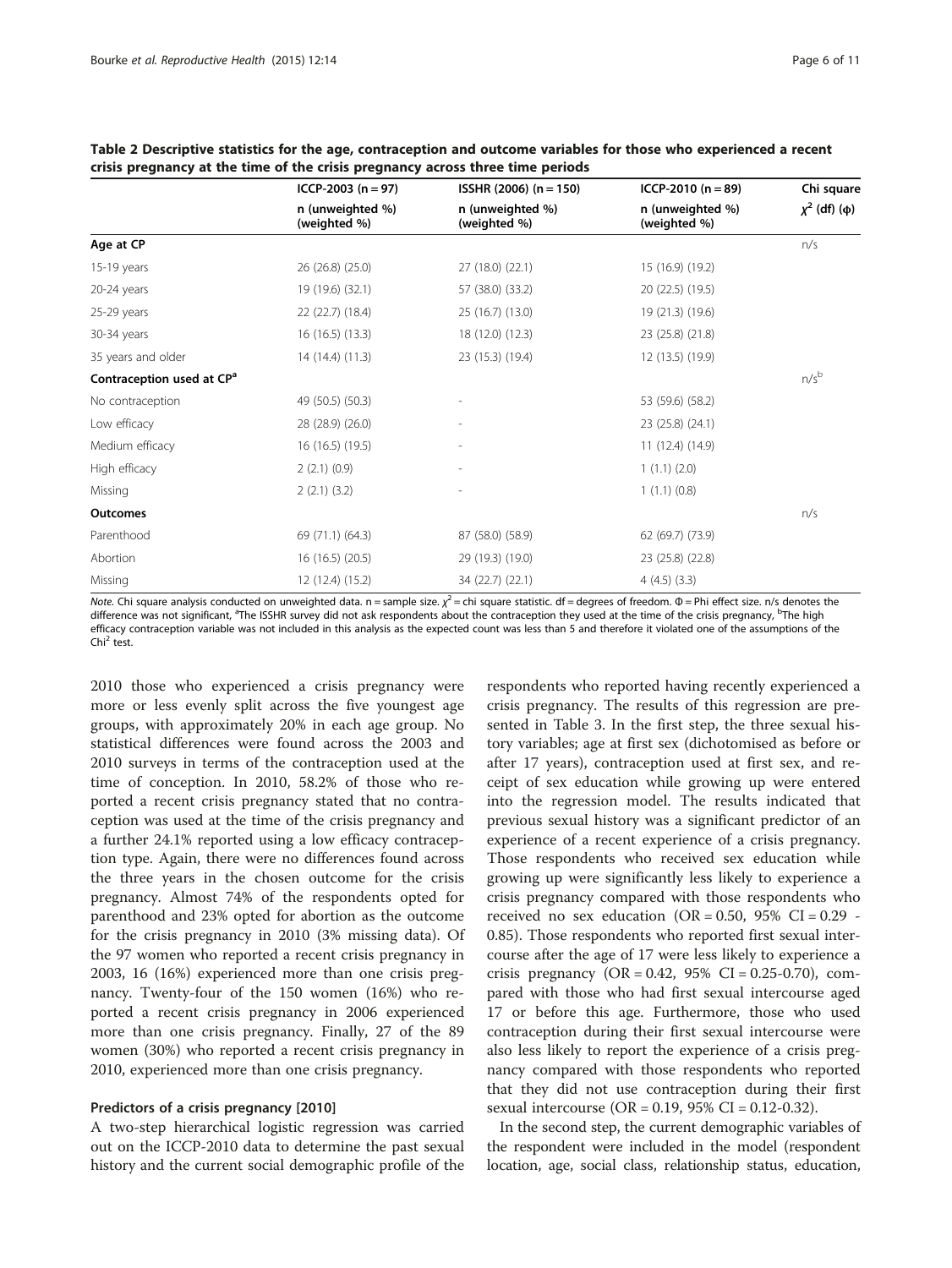#### <span id="page-6-0"></span>Table 3 Weighted binary logistic regression analysis explaining the association between the experience of a recent crisis pregnancy and sexual health history, contraception access and demographic characteristics  $(n = 1273)$

| <b>Respondent characteristics</b>                 | SΕ   | Adjusted OR (95% CI)  |
|---------------------------------------------------|------|-----------------------|
| Step 1: Sexual health history                     |      |                       |
| Sex education received                            |      |                       |
| No                                                |      | 1                     |
| Yes                                               | 0.27 | $0.50$ (0.29-0.85)*   |
| Age at first sexual intercourse                   |      |                       |
| 17 years and younger                              |      | 1                     |
| Over 17 years                                     | 0.26 | $0.42$ (0.25-0.70)**  |
| Contraception used at<br>first sexual intercourse |      |                       |
| No                                                |      | 1                     |
| Yes                                               | 0.26 | $0.19(0.12-0.32)$ *** |
| Step 2: Demographic variables                     |      |                       |
| Sex education received                            |      |                       |
| No                                                |      | 1                     |
| Yes                                               | 0.27 | $0.57$ (0.34-0.98)*   |
| Age at first sexual intercourse                   |      |                       |
| 17 years and younger                              |      | 1                     |
| Over 17 years                                     | 0.26 | $0.65(0.39-1.07)$     |
| Contraception used at<br>first sexual intercourse |      |                       |
| Nο                                                |      | 1                     |
| Yes                                               | 0.26 | $0.21$ (0.13-0.35)*** |
| <b>Respondent location</b>                        |      |                       |
| Rural                                             |      | 1                     |
| Urban                                             | 0.25 | $0.91(0.56-1.49)$     |
| Respondent age                                    |      |                       |
| 18-25 years                                       | 0.41 | 5.50 (2.46-12.30)***  |
| 26 - 35 years                                     | 0.32 | $1.92$ (1.03-3.59)*   |
| 36-45 years                                       |      | 1                     |
| Social class                                      |      |                       |
| Social class 1-2                                  |      | 1                     |
| Social class 3-4                                  | 0.33 | 1.40 (0.74-2.67)      |
| Social class 5-6                                  | 0.50 | $1.11(0.42 - 2.96)$   |
| Social class 7                                    | 0.41 | 2.65 (1.20-5.89)*     |
| <b>Relationship status</b>                        |      |                       |
| Married                                           |      | 1                     |
| Cohabiting                                        | 0.40 | $0.54(0.25-1.18)$     |
| Steady relationship                               | 0.54 | $0.21$ (0.07-0.59)**  |
| Casual/no relationship                            | 0.36 | $0.36$ (0.18-0.73)**  |

Table 3 Weighted binary logistic regression analysis explaining the association between the experience of a recent crisis pregnancy and sexual health history, contraception access and demographic characteristics  $(n = 1273)$  (Continued)

| <b>Education</b>       |      |                         |  |  |  |
|------------------------|------|-------------------------|--|--|--|
| Pre-leaving cert       | 0.35 | $2.29(1.16 - 4.52)^{*}$ |  |  |  |
| Leaving cert           | 0.30 | $1.00(0.55 - 1.81)$     |  |  |  |
| Post leaving cert      |      | 1                       |  |  |  |
| Free medical care      |      |                         |  |  |  |
| Full medical card      | 0.31 | 1.21 (0.66-2.22)        |  |  |  |
| GP card only           | 0.48 | 1.37 (0.54-3.48)        |  |  |  |
| No medical card        |      | 1                       |  |  |  |
| <b>Migrant status</b>  |      |                         |  |  |  |
| Migrant after 16       | 0.34 | $0.99(0.51-1.93)$       |  |  |  |
| Not a migrant after 16 |      | 1                       |  |  |  |

Note. SE standard error, OR odds ratio, CI confidence interval. \*p < .05;  $**p < .01; ** * p < 0.001$ 

access to free medical care and migrant status). A test of the full model containing all predictor variables against constant-only model was statistically significant,  $\chi^2(17,1218) = 114.27$ ,  $p < 0.001$ , indicating that the model was able to distinguish between those who experienced a crisis pregnancy in the previous six years and those who never experienced a crisis pregnancy. In the final adjusted model receipt of sex education (OR  $= 0.57$ , 95% CI  $= 0.34$ -0.98), and contraception used at first sex  $(OR = 0.21, 95\% \text{ CI} = 0.13-0.35)$  significantly predicted the experiencing of a recent crisis pregnancy. Age at first sex no longer predicted crisis pregnancy. Younger women (18–25 years) were more likely to report having experienced a crisis pregnancy in the previous six years compared with women in the older age group  $(36-45 \text{ years})$   $(OR = 5.50, 95\% \text{ CI} = 2.46-12.30)$ as were women in the middle age group (26–35 years)  $(OR = 1.92, 95\% CI = 1.03-3.59)$ . Respondents in social class 7 (unclassified or unemployed) were more likely to experience a crisis pregnancy compared with those in social classes 1 and 2 (OR = 2.65,  $95\%$  CI = 1.20-5.89). Furthermore, respondents who were in a steady relationship,  $(OR = 0.21, 95\% \text{ CI} = 0.07 - 0.59)$  and those who were in a casual or no relationship ( $OR = 0.36$ , 95%  $CI = 0.18 - 0.73$  were less likely to have experienced a crisis pregnancy, compared to married women. Respondents with pre-Leaving Certificate education were more likely to experience a crisis pregnancy compared to those with post-Leaving Certificate Education  $(OR = 2.29, 95\% CI = 1.16-4.52)$ . Current access to free medical care, locality, and migrating to Ireland after 16 years were not significant predictors of the experience of a crisis pregnancy.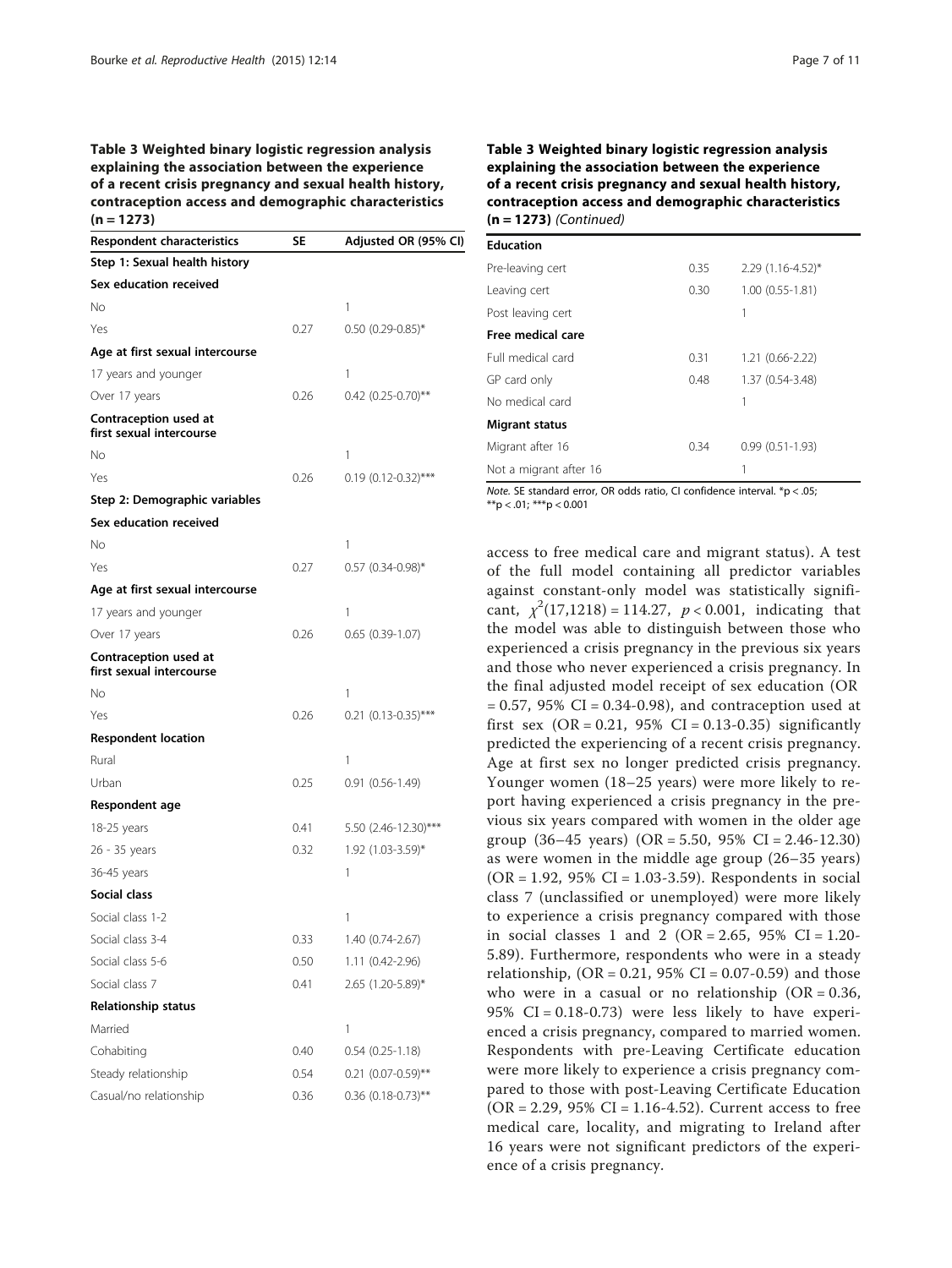A regression analysis was also conducted on respondents who had ever experienced a crisis pregnancy using the same model. The results were broadly similar to those who experienced a recent crisis pregnancy; however there were some notable differences. For those who ever experienced a crisis pregnancy;

- Age at first sex was a significant predictor of a crisis pregnancy in the fully adjusted model.
- There was no difference between the 26 to 35 years age group and the older age group in their likelihood of ever experiencing a crisis pregnancy.
- There was no education level effect for those who ever experienced a crisis pregnancy.
- Respondents who were in receipt of a full medical card were more likely to ever experience a crisis pregnancy compared with those with no medical card.

#### **Discussion**

The overall benefits of successful family planning highlights the importance of research which examines the prevalence of, and characteristics associated with, crisis pregnancies in a particular country. Thus the current study is important in a number of ways. Through the wealth of data from three nationally representative surveys, the current study provides information not only on the characteristics associated with a crisis pregnancy in Ireland in recent years, but also tracks changes in some characteristics over a number of years and highlights the importance of one's sexual health history as a protective factor against the experience of a crisis pregnancy. The current study found that the proportion of women aged 18–45 who experienced a recent crisis pregnancy had increased from 4.9% of the sample in 2003 to 5.7% in 2010. Although this rate is higher than the prevalence of 5.2% for unintended pregnancies in the US [[6](#page-9-0)], it is difficult to compare these rates given the differences in terms and definitions used across the two jurisdictions.

Ireland has experienced many changes demographically and economically over the past decade. Ireland moved from a period of economic boom to a recession from 2003 to 2010. During the same period the demographic of the population of Ireland changed considerably. Inward migration trebled between 1996 and 2006 with much of the migrants coming from the 20 to 34 age group [\[25](#page-10-0)]. The turn in the economy meant that this inward migration levelled and outward migration began to increase in the late 2000s. In 2010, 76% of all births were to Irish mothers; 14.3% were to mothers from EU states; a further 8.3% were to non-EU nationality mothers [[26](#page-10-0)]. In 2010, 34% of births were outside of marriage compared with 31% in 2001 and there was a trend for women having fewer children and having children at an older age (the age at birth of first child

increased steadily from 27.1 in 1997 to 29.4 in 2010) [[26\]](#page-10-0), all of which suggests changes in the style and structure of family formation in Ireland. The proportion of the population receiving higher levels of education also increased over the time period from 1995 to 2010 [\[27](#page-10-0)]. Furthermore, although Ireland is an overwhelmingly Catholic country, with 84% of the population describing themselves as Roman Catholics in the 2011 Census [\[28](#page-10-0)], the strong influence of religion in society has arguably declined over the past decade [\[29\]](#page-10-0). It has been argued that the meaning of a crisis pregnancy has changed in Ireland in recent years as a crisis pregnancy no longer forces a woman into marriage as it once did, and the main priorities for women who seek to have children are secure economic circumstances and social support [\[18](#page-10-0)]. These changes may be reflected in those who experienced a recent crisis pregnancy from 2003 to 2010. For example, the findings indicate that a higher percentage of women in the older age group experienced a crisis pregnancy in 2010 than in 2003, although this difference was not statistically significant. Furthermore, more married women and less cohabiting women and women in a steady relationship reported a recent crisis pregnancy in 2010, compared with previous years. A higher percentage of women with two or more children reported a recent crisis pregnancy in 2010, compared to previous years. These findings could be interpreted as supporting the contention that crisis pregnancies have changed their meaning in Ireland, with increased emphasis being placed on one's economic and social supports rather than marital status when considering parenthood [\[18](#page-10-0)]. Furthermore, women for whom religion was not important were overrepresented in the crisis pregnancy sample in 2010 compared with 2006, although this may be due differences in the terminology of the religiosity variable across the surveys, or it may be due to a general decline in religiosity among the wider Irish population during this time period [[29](#page-10-0)]. These current findings may therefore reflect both economic and societal value changes in Irish society.

Results indicate that the disparities between the groups who experience a crisis pregnancy is not increasing in Ireland as has been found in the US [[6\]](#page-9-0), but rather crisis pregnancies are beginning to affect women in all socioeconomic groups, although some groups continue to be at an increased risk. Results of the regression analysis from the 2010 survey indicate that, similar to previous studies in other jurisdictions [[6,](#page-9-0)[13\]](#page-10-0), younger women and women with a lower level of educational achievement were more likely to have experienced a crisis pregnancy. Unlike previous studies which found that cohabiting women were at an increased risk of an unintended pregnancy [[6\]](#page-9-0), the current study found no difference between cohabiting and married women in their likelihood of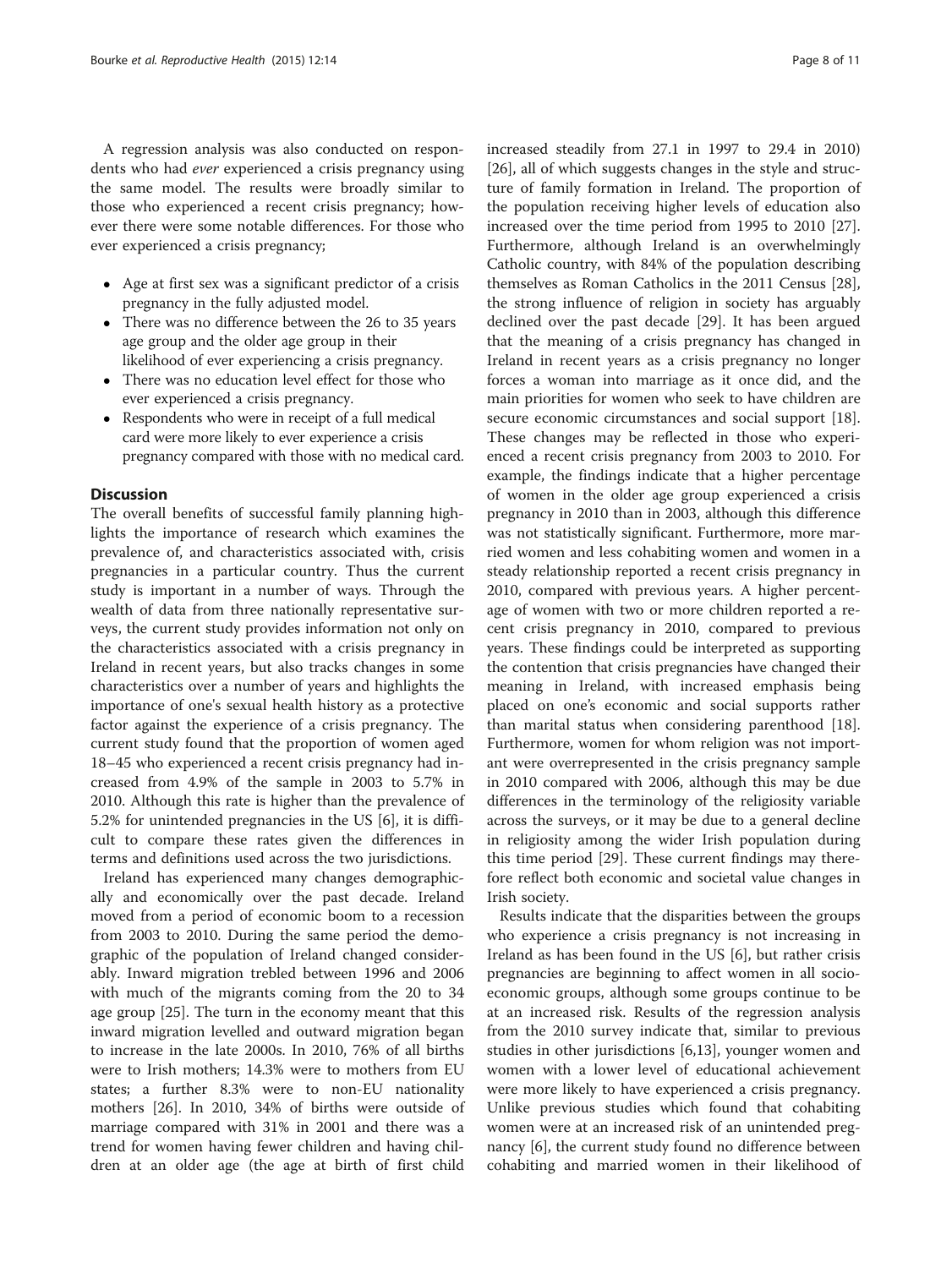experiencing a recent crisis pregnancy. However, compared with married women, women in a steady, casual or no relationship were less likely to experience a crisis pregnancy. There was no effect for migrant status on the likelihood of experiencing a crisis pregnancy. These results would suggest that public health planning for crisis pregnancies should continue to be aimed at all demographic groups with additional targeted interventions for these groups of women who are at a particular risk.

Another important finding is the role of sexual health history as a protective factor against the risk of a crisis pregnancy. Although previous studies have investigated the effect of age at first sex and sex education on contraception use and teenage pregnancies [\[20-23](#page-10-0)], there is little research on the influence of such factors on unintended or crisis pregnancies. The current results suggest that, after controlling for other important demographic factors, the receipt of sex education and the use of contraception at the time of first sex reduces the likelihood of having experienced a recent crisis pregnancy. This finding has important implications for public policy in the provision of sex education. Such education may act as an important strategy in reducing the prevalence of crisis pregnancies and may provide opportunities to empower young women to feel they have a choice in whether and when they become pregnant.

Similar to previous findings [\[8](#page-9-0)[,14](#page-10-0)-[16](#page-10-0)], use of no contraception and use of poor efficacy contraception methods were cited as the most common contraceptive methods used at the time of conception of the crisis pregnancy. As nearly sixty per cent of the respondents reported not using contraception at the time of conception of the crisis pregnancy, and lack of contraception use at first sex was a predictor of crisis pregnancy, the findings may suggest that one's behaviour at first sex may remain consistent throughout one's sexual life. Given that previous research has suggested that cost can play a role in access to contraceptives, and the current findings in terms of lack of effective contraceptive use, public health policy should look at the affordability and accessibility of contraceptives, particularly for those at an increased risk of experiencing a crisis pregnancy.

Overall, these findings suggest that public policy should particularly target the risk groups, younger women and those with lower level of education, and focus on the early sexual experiences of young women in an attempt to reduce the incidence of crisis pregnancies. The role of sex education, and the high prevalence of no or low efficacy contraceptive use among those women who experienced a crisis pregnancy, highlights the importance of sex education in targeting risky sexual behaviour throughout the lifespan. Furthermore continued education on effective contraception methods and improved access to these methods is required, particularly for those groups of women who have been found to be at an increased risk.

This education should go beyond school based sex education, perhaps through community-based youth services, as individuals with lower levels of education are already at an increased risk for the experience of a crisis pregnancy.

It was also found that nearly 23% of those who experienced a crisis pregnancy in 2010 had an abortion  $(n = 23)$ and this figure was slightly higher than in previous years. However, given the high number of missing data from the earlier surveys, this finding must be interpreted cautiously. The percentage of women who chose parenthood as a result of their crisis pregnancy was 74% in the latest 2010 survey, and again this figure is higher than in previous years. The outcomes of crisis pregnancies in Ireland appear to be considerably different to that found globally where the rate for parenthood is less than that of induced abortions [\[1](#page-9-0)]. This is likely due to prohibitive abortion legislation in Ireland. Essentially, in Ireland, unless their life is at risk, a woman must travel to a different jurisdiction to have an abortion.

There were a number of limitations of the study that should be noted when interpreting the results. The sensitivity of the questionnaire items may have led to social desirability in reporting and a misrepresentation in the results. For example, women have been found to considerably underreport the number of abortions they have experienced in face-to-face sexual health surveys [\[30](#page-10-0)]. This might suggest that the prevalence of abortions cited in the current study may be an underestimate given the manner of data collection. Furthermore, although telephone surveys have many advantages, they are subject to coverage bias from non-telephone households [[31\]](#page-10-0). This was addressed somewhat by the inclusion of mobile phones in the sampling method for the 2010 survey. Moreover, telephone interviewing has been found to provide the least accurate responses when compared with interactive voice recognition and web surveys [\[32\]](#page-10-0). Research also indicates that there are differences among demographic groups in how they respond to questionnaires, and these differences may exacerbate over time [[33](#page-10-0)]. Non-responders tend to be young, non-married, have a lower level of education; and the discrepancy in education level has increased over time [[33\]](#page-10-0). Therefore it is possible that the current findings that younger women and women with a lower level of educational achievement are at an increased risk for a crisis pregnancy may be an underestimation given the data collection methods used and these finding should be interpreted cautiously in light of this. In order to minimise these sampling effects, quota sampling and reweighting adjustments were carried out on the data. The survey also relied on retrospective accounts of the experience of crisis pregnancy. Thus the demographic variables pertain to the time of the survey and may have changed since the experience of the crisis pregnancy.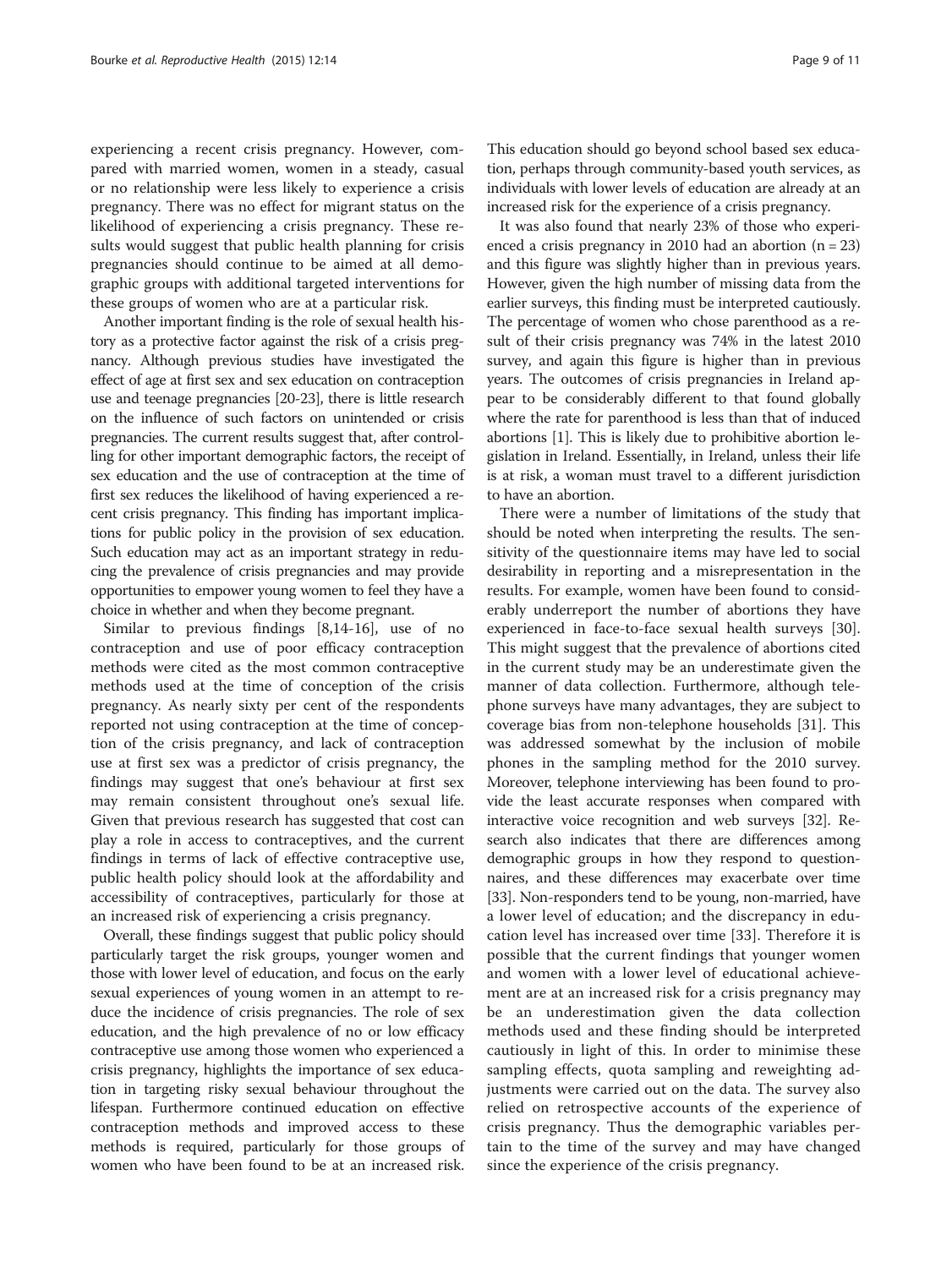<span id="page-9-0"></span>Additionally, there is a lack of data regarding the abortion variable such that it was not known whether the abortion was carried out for medical reasons or for an unwanted pregnancy, or where the abortion was carried out. While the term 'crisis pregnancy' has been adopted in Ireland to overcome the limitations of the term 'unwanted' or 'unintended' pregnancies, there are difficulties inherent in its subjective nature and it limits comparison with other jurisdictions. There were also some differences across the surveys in the wording of the religiosity variable and the coding of the social class variable. For example, in the 2010 survey, unemployed respondents were not asked about their previous employment and thus all unemployed respondents were classed as social class 7, whereas the earlier surveys classed the respondent according to their previous employment. Thus, the findings across the surveys for the social class variable and the religiosity variable may be solely due to the differences in the wording of questions between the surveys rather than any differences in these variables observed across time.

#### Conclusion

Overall, the current study provides important information with regard to who has experienced a crisis pregnancy in Ireland. Some particular strengths of the study were the large, nationally representative data sets and the similarity across studies which allowed for comparisons to be made. The study is particularly valuable as it shows the changes in the demographics of those who have experienced a crisis pregnancy in Ireland over the past number of years, similar to what has been done in the US [6]. Overall, the results indicate that women who have received sex education and used contraception at first sex are less likely to experience a crisis pregnancy, and younger women and women with lower levels of education are more likely to experience a crisis pregnancy. Differences were found in the current study in terms of the prevalence for crisis pregnancies in Ireland as compared with US estimates for unintended pregnancies [6] and the disparities between the demographic groups does not appear to be increasing as it has been in the US [6]. A further difference from global trends was found in the outcomes of crisis pregnancies, with a much higher prevalence for parenthood compared to abortion in Ireland. Overall these findings would suggest the public health policy needs to be tailored to the Irish context, with emphasis given to sex education and contraception availability aimed at all socio-demographic groupings with particular targeted interventions for younger women and women with lower levels of education.

#### **Abbreviations**

GP: General practitioner; ICCP-2003: Irish contraception and crisis pregnancy survey 2003; ISSHR: Irish study of sexual health and relationships; ICCP-2010: Irish contraception and crisis pregnancy survey 2010; RDD: Random digit dialling; SC: Social class; OR: Odds ratio; CI: Confidence interval; ROI: Republic of Ireland;  $\chi^2$ : Chi Square; df: Degrees of freedom; Φ: Phi effect size; n/s: Not significant; SE: Standard error.

#### Competing interests

The authors declare that they have no competing interests.

#### Authors' contributions

The plan for the study arose from a number of group discussions among AB, CK, DB, and KM. AB, CK and KM were involved with the conceptual planning for the paper. DB provided advice and feedback on the analysis. AB drafted the manuscript which was then complemented with suggestions from the other authors. All authors approved the final version of the manuscript.

#### Acknowledgements

We would like to thank our funders from the project. This work was supported by the Government of Ireland Research & Senior Research Fellowship Projects in the Humanities and Social Sciences co-funded by the HSE Crisis Pregnancy Programme [Grant number: 1425]. We would also like to thank the members of the funding Steering Group for their advice in the preparation of this paper.

#### Author details

<sup>1</sup> Division of Population Health Sciences, Royal College of Surgeons in Ireland, 123 St. Stephen's Green, Dublin 2, Ireland. <sup>2</sup>Education Department, St Patrick's College, Drumcondra, Dublin 9, Ireland. <sup>3</sup>Department of Behavioural and Social Sciences, University of Huddersfield, Room R2/23, Huddersfield HD1 3DH, UK. <sup>4</sup>Perdana University-Royal College of Surgeons in Ireland School of Medicine, Perdana University, 43400 Serdang, Darul Ehsan, Malaysia.

#### Received: 15 April 2014 Accepted: 18 February 2015 Published online: 02 March 2015

#### References

- 1. Speidel JJ, Harper CC, Shields WC. The potential of long acting reversible contraception to decrease unintended pregnancy. Contraception. 2008;78:197–200.
- 2. Shah PS, Balkhair T, Ohlsson A, Beyene J, Scott F, Frick C. Intention to become pregnant and low birth weight and preterm birth: a systematic review. Matern Child Health J. 2001;15(2):205–16.
- 3. Mohllajee AP, Curtis KM, Morrow B, Marchbanks PA. Pregnancy intention and its relationship to birth and maternal outcomes. Obstet Gynecol. 2007;109:678–86.
- 4. Cheng D, Schwarz EB, Douglas E, Horon I. Unintended pregnancy and associated maternal preconception, prenatal and postpartum behaviors. Contraception. 2009;79(3):194–8.
- 5. McBride O, Morgan K, McGee H. Irish Crisis Pregnancy and Contraception Study 2010 (ICCP-2010): a survey of the general population. Dublin, Ireland: HSE Crisis Pregnancy Programme; 2012.
- 6. Finer LB, Zolna MR. Unintended pregnancy in the United States: incidence and disparities, 2006. Contraception. 2011;84(5):478–85.
- 7. Tsui AO, McDonald-Mosley R, Burke AE. Family planning and the burden of unintended pregnancies. Epidemiol Rev. 2010;32:152–74.
- 8. Mosher WD, Jones J, Abma JC. Intended and unintended births in the United States: 1982–2010. Hyattsville, MD: National Center for Health Statistics; 2012.
- 9. Lakha F, Glasier AF. Continuation rates of Implanon in the UK: data from an observational study in a clinical setting. Contraception. 2006;74(4):287–9.
- 10. Rundle K, Leigh C, McGee H, Layte R. The Irish Contraception and Crisis Pregnancy (ICCP) study: a survey of the general population. Dublin, Ireland: HSE Crisis pregnancy Agency; 2004.
- 11. Henshaw SK. Unintended pregnancy in the United States. Fam Plann Perspect. 1998;30(1):24–9.
- 12. Foster DG, Higgins JA, Biggs MA, McCain C, Holtby S, Brindis CD. Willingness to have unprotected sex. J Sex Res. 2012;49(1):61–8.